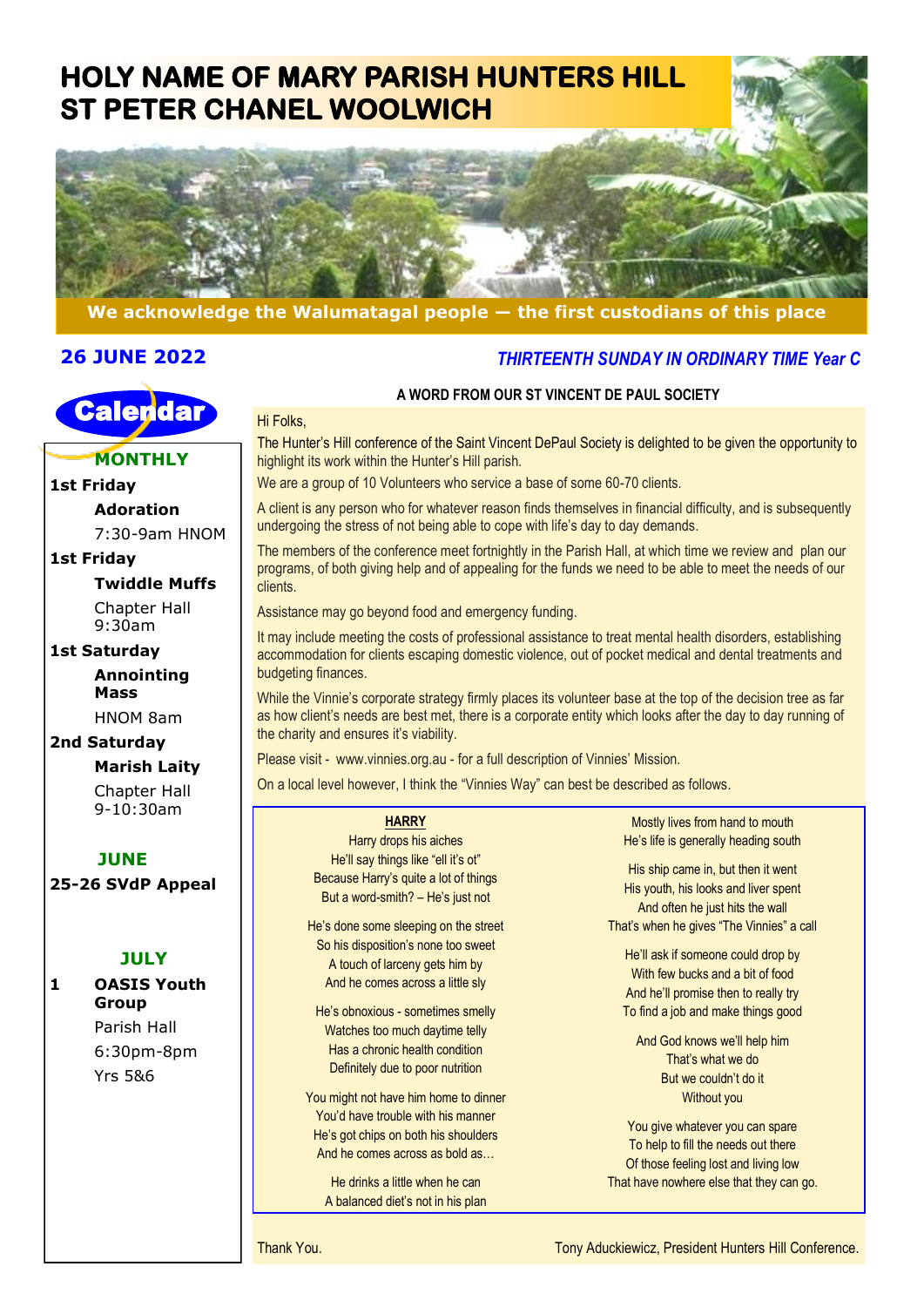# *ST VINCENT DE PAUL APPEAL What's on?* **bee** for the Parish. Tom Roche

Our annual SVDP Winter Appeal will be held **this weekend** 

## **25th and 26th June.**  *ENVELOPES AND TAX RECEIPTS*

If you have requested Planned Giving Envelopes for the coming tax year. They will be available at the back of the churches this weekend. They are in alphabetical order. Please note that **some numbers have changed**. Please collect them asap.

If you would like a tax receipt for year 2021/2022, please request from the office.

## *FATHER BRIAN'S CELEBRATIONS CONTINUE*

If you missed sharing Mass and a cuppa with Fr Brian last weekend, please join in the **9am SPC Mass** and morning tea this Sunday

## *SISTER FIDELIS AT ST PAT'S IN THE CITY*

After a couple of weeks break from donations, we are *ready to start collecting again.* Your ongoing support of Sister Fidelis and St Pat's is remarkable. Thank you to everyone who has generously donated to Sr Fidelis. The office has been flooded with wonderful things, that will be greatly appreciated by so many.

St Fidelis continues to collect items for the homeless and victims of domestic violence. She is currently in great need of:

Men's warm casual clothes, men's shoes, backpacks/roller luggage, handbags and used jewellery for reworking into something new and then sold. Please drop off donations at the parish office.

## *MAINTENANCE COMMITTEE VOLUNTEERS NEEDED*

We are in the process of establishing a Maintenance Commithas kindly agreed to chair the committee and we are now looking for members to join him. The first task is to undertake an audit of the state of the church facilities and to carry out a few tasks for Father Brian and Father Aliki. To that end we are on the lookout for experts in IT systems (for the presbytery) and people with general maintenance skills that could assist from time to time. If you are interested, or know anyone who is, please contact

## **Tom: 0411 602 122.** *VOLUNTEERS FOR SPC LINEN*

Volunteers to assist with the Altar Linen Roster at St Peter Chanel would be welcomed to help share the load. If you could spare a few hours on a rotational basis, please contact Annette Hills 0401252064.

## *WORLD APOSTOLATE OF FATIMA*

The Sydney Archdiocese Committee, of the World Apostolate of Fatima invite you to our Night of Prayer and Reparation on Fri June 24 Solemnity of the Sacred Heart of Jesus - Sat 25 June Feast of the Immaculate Heart of Mary. Enquiries: [0403578994.](tel:0403578994)

## *[REFUGEE WEEK](https://nam12.safelinks.protection.outlook.com/?url=https%3A%2F%2Fjesuitsocialservices.cmail20.com%2Ft%2Fj-l-vaulik-ikkkkrkrkr-j%2F&data=05%7C01%7C%7Cf562e336e9d1421fd38e08da527f4ead%7C84df9e7fe9f640afb435aaaaaaaaaaaa%7C1%7C0%7C637913004025188199%7CUnknown%7C)*

From 19th-25th of June, we celebrate the immeasurable, positive contributions that refugees and people seeking asylum have made in Australia. In 2022 the theme of 'healing' calls us to reflect on how we can connect, learn from each other and move forward together.

We would like to take this opportunity to honour and thank all refugees and people seeking asylum who contribute to, and form part of, the nation-wide CAPSA community.

## This week, we encourage you all to [find a local Refugee Week](https://nam12.safelinks.protection.outlook.com/?url=https%3A%2F%2Fjesuitsocialservices.cmail20.com%2Ft%2Fj-l-vaulik-ikkkkrkrkr-t%2F&data=05%7C01%7C%7Cf562e336e9d1421fd38e08da527f4ead%7C84df9e7fe9f640afb435aaaaaaaaaaaa%7C1%7C0%7C637913004025188199%7CUnknown%7C)

[event near you](https://nam12.safelinks.protection.outlook.com/?url=https%3A%2F%2Fjesuitsocialservices.cmail20.com%2Ft%2Fj-l-vaulik-ikkkkrkrkr-t%2F&data=05%7C01%7C%7Cf562e336e9d1421fd38e08da527f4ead%7C84df9e7fe9f640afb435aaaaaaaaaaaa%7C1%7C0%7C637913004025188199%7CUnknown%7C) and take the opportunity to celebrate and honour refugees and people seeking asylum in your own life.

*CHILD SAFETY— OUR SPECIAL PRIORITY*

## *NEW SAFEGUARDING OFFICER*

We thank *Linda Power* for taking on the very important role of Safeguarding Officer. Her number is 0408162038

Email [Greg.lindap@gmail.com](mailto:Greg.lindap@gmail.com)

## *CONGRATULATIONS SOPHIE DE ANGELIS*

In May Sophie, (daughter of Marea and granddaughter of Myra Edwards), graduated from Harvard University with a Bachelor of Psychology and a secondary degree in Italian. She has had an amazing opportunity to study and live on campus while being selected as Captain of the Rowing Crew.

Sophie will travel to Italy this year to research her family's history after winning the Henry Russell Shaw Fellowship from Harvard. She would like to pursue a career in medicine in Sydney in the near future.

Congratulations Sophie we wish her well with your future endeav-



## *OUR JUBILARIANS*

ours.



## *MSCW NEWS*

We wish to congratulate *Daniella Agostino* on becoming Liturgy Captain for Jarricot House as she takes over the reigns from her sister *Claudia.*

MSCW's performers and musicians showcased their talents #giftsforlife at the SCS Eisteddfod. They had great success.

## *FATHER BRIAN'S CELEBRATIONS*

Fr Brian had a busy weekend celebrating his golden jubilee. On Friday night he went to dinner with the parish council, where he entertained everyone with stories of his younger days in the seminary.

He celebrated mass on Sunday morning with Fr Kevin and Fr Asaeli Raass Vuicakau who was one of his former students.



We were blessed to have the Fiji Sydney Catholic Chaplaincy joining us with their glorious music as well as families from Villa Maria primary school.



There were also some surprises, videos from Fiji as well as one of his former pupils flying in from Perth just for the occasion.





## *THANK YOU TO THE ALTAR SOCIETY*

Fathers Brian and Kevin would like to thank the Altar Society for the gift of a beautiful gold-embroidered altar cloth. It is a truly wonderful and thoughtful gift.

## *THANK YOU TO ALL INVOLVED*

Thank you to all involved in organising the celebrations for both Father Brian and Father Kevin.

Child sexual abuse is a crime. The appropriate people to deal with crimes are the police. If you, or anyone you know, have been abused, please contact the police. Alternatively, you can contact the Safeguarding and Ministerial Integrity Office at **(02) 9390 5810** or **[safeguarding](mailto:safeguardingenquiries@sydneycatholic.org)[enquiries@sydneycatholic.org](mailto:safeguardingenquiries@sydneycatholic.org)**. You may also want to speak to your Parish Priest who will be able to provide support and guidance. The Archdiocese has a legal obligation to report crimes to the police.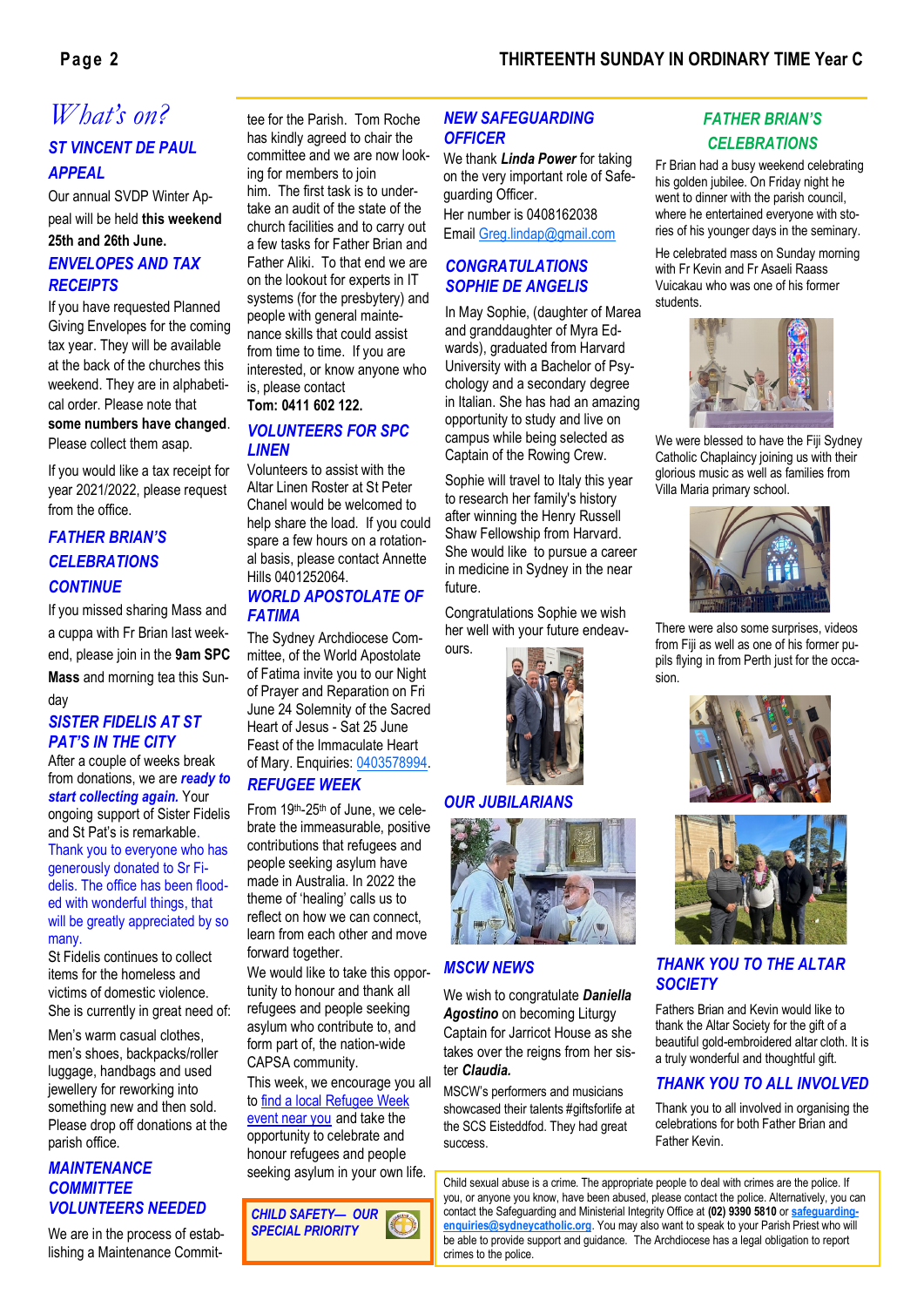## *WELCOME ZONE*

#### **BAPTISMS:**

Congratulations and a very warm welcome to Zoe Lynch and Kaia Winika*,* who will be baptised into our Christian community this weekend.

# *Pray for... PRAYER ZONE*

Please pray for all those who are sick or in special need in our community:

**Br Terry Garret, Kathleen Dolahenty, Janet Muscat, Andrew Gullotta, Suzanne Traill, Jill Caldwell, Valerie Grant, Catherine Keating, Carmel Walsh, Michelle Makin, Patrick Dowling, Colleen Hussin, and Mary Mann.**

## *This Week… SCRIPTURE ZONE*

*https://bible.usccb.org/bible/readings/121921.cfm*

## *First Reading Kings 19:16, 19–21*

The Lord said to Elijah: 'Go, you are to anoint Elisha son of Shaphat, of Abel Meholah, as prophet to succeed you.'

Leaving there, Elijah came to Elisha son of Shaphat as he was ploughing behind twelve yoke of oxen, he himself being with the twelfth. Elijah passed near to him and threw his cloak over him. Elisha left his oxen and ran after Elijah. 'Let me kiss my father and mother, then I will follow you' he said. Elijah answered, 'Go, go back; for have I done anything to you?' Elisha turned away, took the pair of oxen and slaughtered them. He used the plough for cooking the oxen, then gave to his men, who ate. He then rose, and followed Elijah and became his servant.

## *Response Psalm Ps 15:1–2, 5, 7–11*

#### **R. You are my inheritance, O Lord.**

Preserve me, God, I take refuge in you. I say to the Lord: 'You are my God.' O Lord, it is you who are my portion and cup; it is you yourself who are my prize. **R.**

I will bless the Lord who gives me counsel,

who even at night directs my heart. I keep the Lord ever in my sight: since he is at my right hand. I shall stand firm. **R.**

And so my heart rejoices, my soul is glad;

even my body shall rest in safety. For you will not leave my soul among the dead, nor let your beloved know decay. **R.**

You will show me the path of life, the fullness of joy in your presence, at your right hand happiness for ever. **R.**

## *Second Reading Galatians 5:1, 13–18*

When Christ freed us, he meant us to remain free. Stand firm, therefore, and do not submit again to the yoke of slavery.

My brothers, you were called, as you know, to liberty; but be careful, or this liberty will provide an opening for self-indulgence. Serve one another, rather, in works of love, since the whole of the Law is summarised in a single command: Love your neighbour as yourself. If you go snapping at each other and tearing each other to pieces, you had better watch or you will destroy the whole community.

Let me put it like this: if you are guided by the Spirit you will be in no danger of yielding to selfindulgence, since self-indulgence is the opposite of the Spirit, the Spirit is totally against such a thing, and it is precisely because the two are so opposed that you do not always carry out your good intentions. If you are led by the Spirit, no law can touch you.

## *Gospel Acclamation*

Alleluia, Alleluia!

Speak, O Lord, your servant is listening;

You have the words of everlasting life.

Alleluia!

## *Gospel Luke 9:51–62*

As the time drew near for him to be taken up to heaven, Jesus resolutely took the road for Jerusalem and sent messengers ahead of him. These set out, and they went into a Samaritan village to make preparations for him, but the people would not receive him because he was making for Jerusalem. Seeing this, the disciples James and John said, 'Lord, do you want us to call down fire from heaven to burn them up?' But he turned and rebuked them, and they went off to another village.

# *St Joseph's College*

Prin: Michael Blake Mark St. Hunters Hill, 2110 Ph: +61 2 9816 0802 [www.joeys.org](mailto:www.joeys.org)

As they travelled along they met a man on the road who said to him, 'I will follow you wherever you go.' Jesus answered, 'Foxes have holes and the birds of air have nests, but the Son of Man has nowhere to lay his head.'

Another to whom he said, 'Follow me,' replied, 'Let me go and bury my father first.' But he answered, 'Leave the dead to bury the dead; your duty is to go and spread the news of the kingdom of God.'

Another said, 'I will follow you, sir, but first let me go and say good-bye to my people at home.' Jesus said to him. 'Once the hand is laid on the plough, no one who looks back is fit for the kingdom of God.'



*Villa Maria Primary School* Prin: Mrs. Hannah Schneider Mark Street, Hunters Hill, 2110 Ph: +61 2 9879 6100

www.vmhuntershill.catholic.edu.au

*Marist Sisters' College* Prin: Dr Anne Ireland Woolwich Rd, Woolwich 2110 Ph: +61 2 9816 2041 [mcswoolwich.syd.catholic.edu.au](https://nam12.safelinks.protection.outlook.com/?url=http%3A%2F%2Fmcswoolwich.syd.catholic.edu.au%2F&data=05%7C01%7C%7Cf360623cc0934985ef6e08da4e535f6a%7C84df9e7fe9f640afb435aaaaaaaaaaaa%7C1%7C0%7C637908417261179495%7CUnknown%7CTWFpbGZsb3d8eyJWIjoiMC4wLjAwMDAi)

*Next Week: First Reading : Isaiah 66:10-14 Second Reading : Galatians 6:14-18 Gospel Reading : Luke 10:1-12, 17-20*